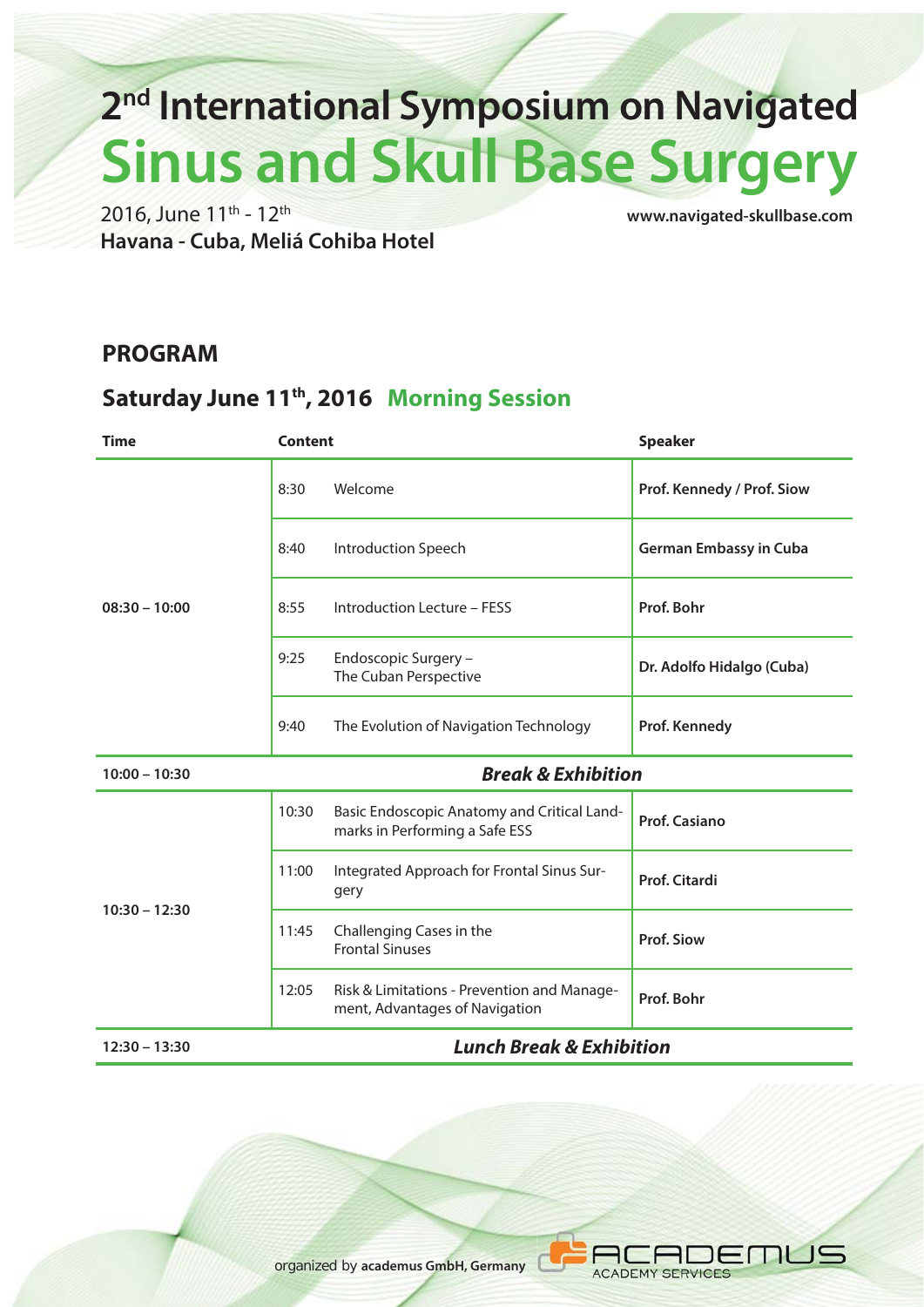# **2nd International Symposium on Navigated Sinus and Skull Base Surgery**

2016, June 11th - 12th **www.navigated-skullbase.com Havana - Cuba, Meliá Cohiba Hotel** 

#### **Saturday June 11th, 2016 Afternoon Session**

| <b>Time</b>     | Content                                                                                                 | <b>Speaker</b>       |  |  |  |
|-----------------|---------------------------------------------------------------------------------------------------------|----------------------|--|--|--|
| $13:30 - 15:30$ | Frontal Sinus Surgery -<br>13:30<br><b>Choosing Best Options</b>                                        | Prof. Kennedy        |  |  |  |
|                 | The Ideal IGS in FESS<br>13:50                                                                          | <b>Prof. Siow</b>    |  |  |  |
|                 | 14:35<br>Endoscopic Transpterygoid<br>Approaches                                                        | <b>Prof. Carrau</b>  |  |  |  |
|                 | 15:00<br>Endoscopic Anterior Skull Base Surgery                                                         | <b>Prof. Casiano</b> |  |  |  |
| $15:30 - 16:00$ | <b>Break &amp; Exhibition</b>                                                                           |                      |  |  |  |
| $16:00 - 17:30$ | 16:00<br>Live Dissection Part L<br>Comprehensive Nasal Endoscopy and Func-<br>tional Endoscopic Surgery | Prof. Kennedy        |  |  |  |
|                 | <b>Live Dissection Part II</b><br>16:45<br><b>Ballon-Assisted Endoscopic Sinus Surgery</b>              | Prof. Citardi        |  |  |  |
|                 | 17:15<br><b>Live Dissection Part III</b><br>Lothrop/Extended Frontal Sinusotomy                         | <b>Prof. Casiano</b> |  |  |  |
| 17:45           | <b>End of Day 1</b>                                                                                     |                      |  |  |  |
| Subsequently    | <b>Dinner (Reception)</b>                                                                               |                      |  |  |  |